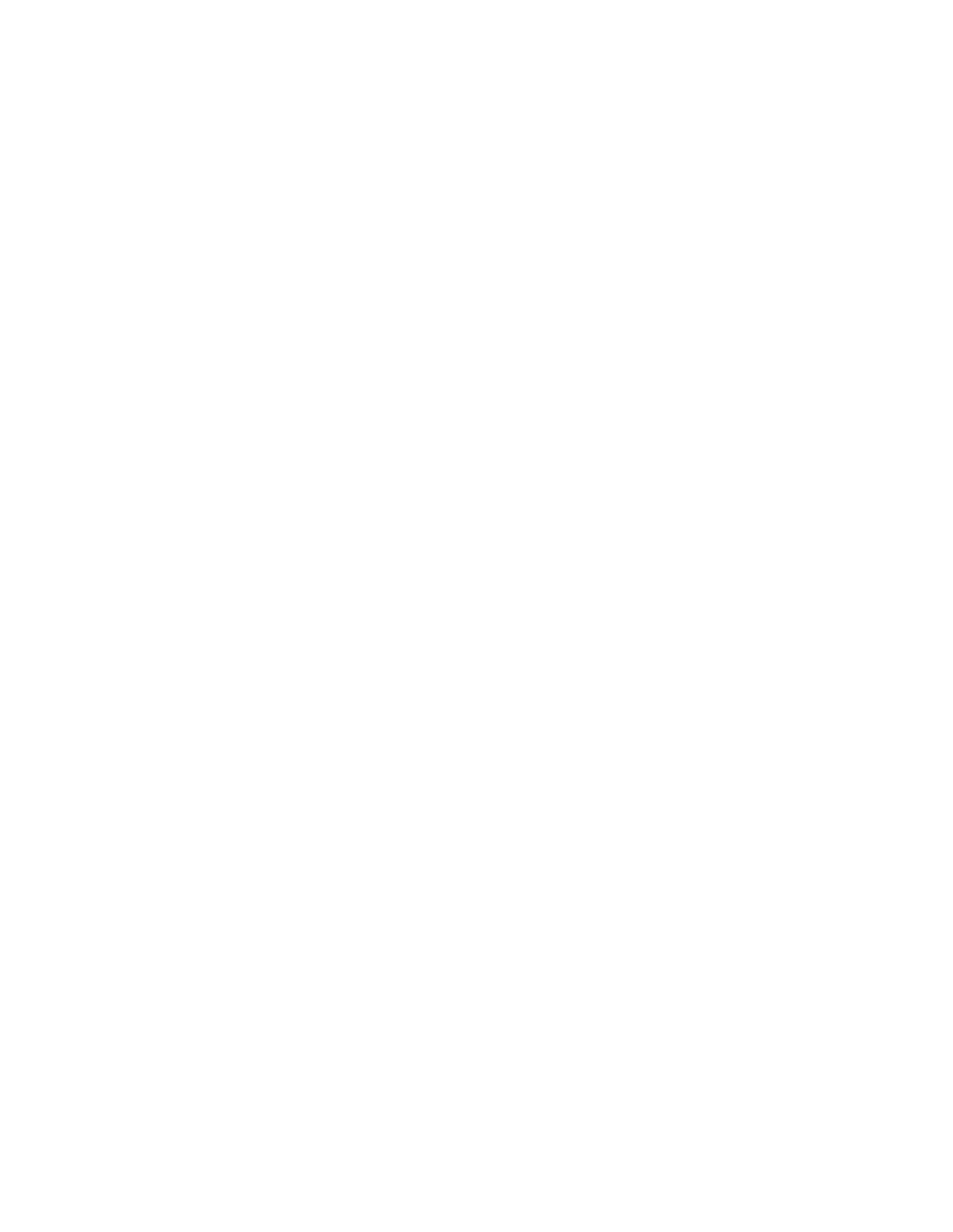## **SENATE BILL 5147**

\_\_\_\_\_\_\_\_\_\_\_\_\_\_\_\_\_\_\_\_\_\_\_\_\_\_\_\_\_\_\_\_\_\_\_\_\_\_\_\_\_\_\_\_\_\_\_

AS RECOMMENDED BY THE CONFERENCE COMMITTEE \_\_\_\_\_\_\_\_\_\_\_\_\_\_\_\_\_\_\_\_\_\_\_\_\_\_\_\_\_\_\_\_\_\_\_\_\_\_\_\_\_\_\_\_\_\_\_

Passed Legislature - 1991 Regular Session

**State of Washington 52nd Legislature 1991 Regular Session By** Senators Nelson, A. Smith and Newhouse.

Read first time January 22, 1991. Referred to Committee on Law & Justice.

 AN ACT Relating to mediator privilege, confidentiality, and admissibility of evidence arising from mediation; adding new sections to chapter 5.60 RCW; and declaring an emergency.

BE IT ENACTED BY THE LEGISLATURE OF THE STATE OF WASHINGTON:

 NEW SECTION. **Sec. 1.** A new section is added to chapter 5.60 RCW to read as follows:

 (1) If there is a court order to mediate or a written agreement between the parties to mediate, then any communication made or materials submitted in, or in connection with, the mediation proceeding, whether made or submitted to or by the mediator, a mediation organization, a party, or any person present, are privileged and confidential and are not subject to disclosure in any judicial or administrative proceeding except:

 (a) When all parties to the mediation agree, in writing, to disclosure;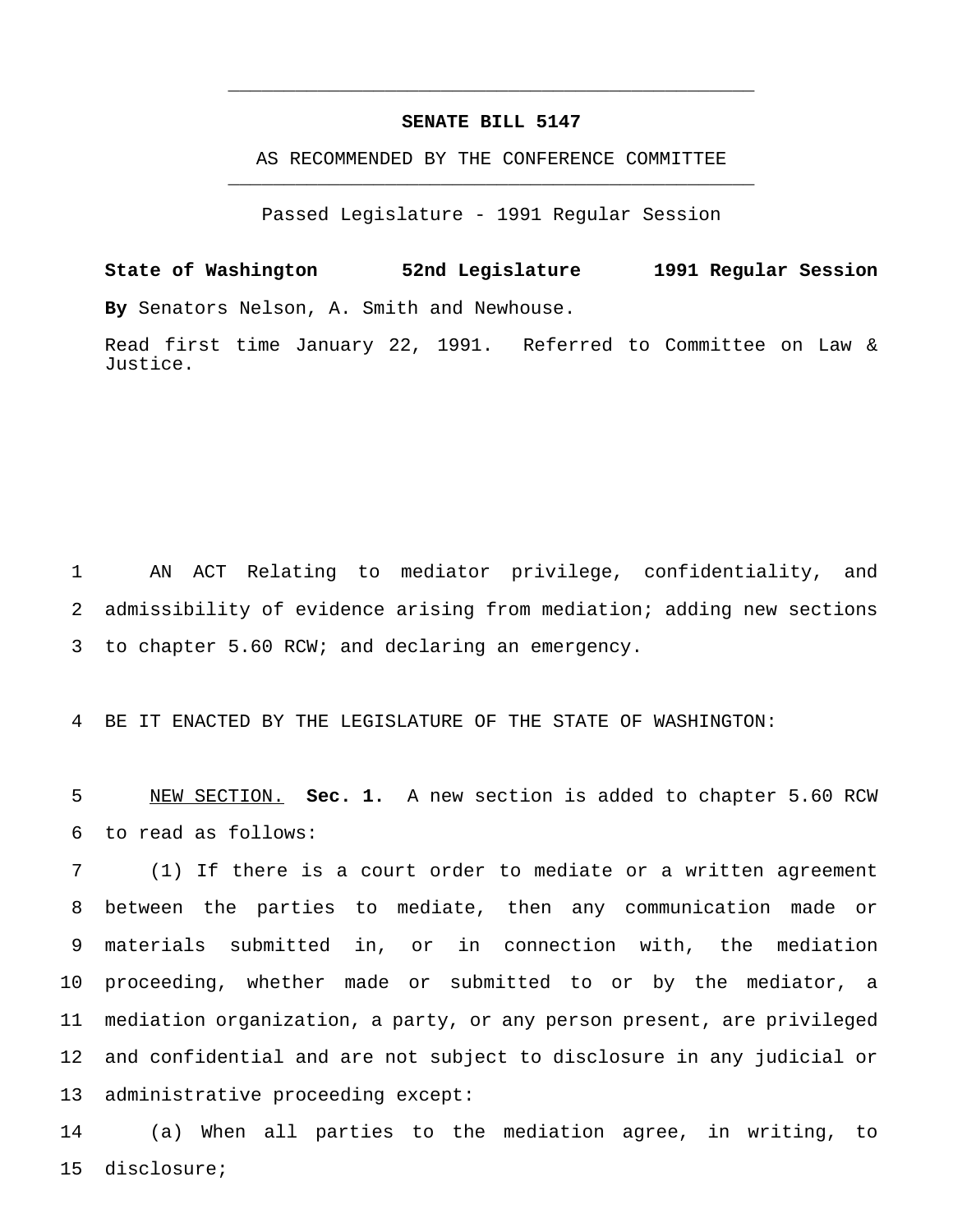(b) When the written materials or tangible evidence are otherwise subject to discovery, and were not prepared specifically for use in and actually used in the mediation proceeding;

(c) When a written agreement to mediate permits disclosure;

(d) When disclosure is mandated by statute;

 (e) When the written materials consist of a written settlement agreement or other agreement signed by the parties resulting from a mediation proceeding;

 (f) When those communications or written materials pertain solely to administrative matters incidental to the mediation proceeding, including the agreement to mediate; or

 (g) In a subsequent action between the mediator and a party to the mediation arising out of the mediation.

 (2) When there is a court order or written agreement to mediate as described in subsection (1) of this section, the mediator or a representative of a mediation organization shall not testify in any judicial or administrative proceeding unless:

 (a) All parties to the mediation and the mediator agree in writing; or

(b) In an action described in subsection (1)(g) of this section.

 NEW SECTION. **Sec. 2.** Notwithstanding the provisions of section 1 of this act, when any party participates in mediation conducted by a state or federal agency under the provisions of a collective bargaining law or similar statute, the agency's rules govern questions of privilege and confidentiality.

 NEW SECTION. **Sec. 3.** If any provision of this act or its application to any person or circumstance is held invalid, the

# SB 5147.SL p. 2 of 3